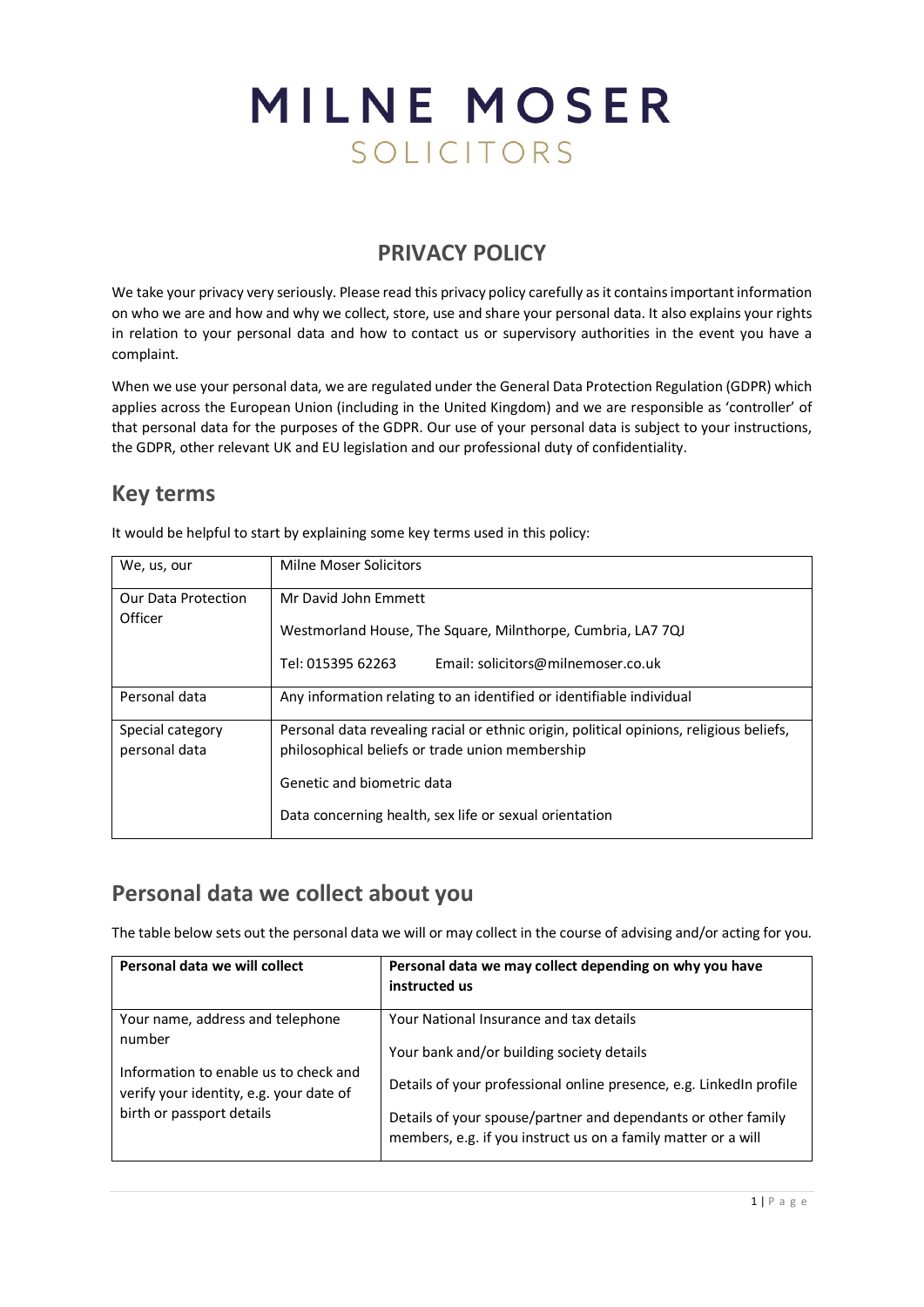| Personal data we will collect                                                                                                                                                                                                     | Personal data we may collect depending on why you have<br>instructed us                                                                                                                                                                                                                                                                                                                                                                                                     |
|-----------------------------------------------------------------------------------------------------------------------------------------------------------------------------------------------------------------------------------|-----------------------------------------------------------------------------------------------------------------------------------------------------------------------------------------------------------------------------------------------------------------------------------------------------------------------------------------------------------------------------------------------------------------------------------------------------------------------------|
| Electronic contact details, e.g. your<br>email address and mobile phone<br>number                                                                                                                                                 | Your employment status and details including salary and benefits,<br>e.g. if you instruct us on matter related to your employment or in<br>which your employment status or income is relevant                                                                                                                                                                                                                                                                               |
| Information relating to the matter in<br>which you are seeking our advice or<br>representation<br>Information to enable us to undertake                                                                                           | Your nationality and immigration status and information from<br>related documents, such as your passport or other identification,<br>and immigration information, e.g. if you instruct us on an<br>immigration matter                                                                                                                                                                                                                                                       |
| a credit or other financial checks on you<br>Your financial details so far as relevant<br>to your instructions, e.g. The source of                                                                                                | Details of your pension arrangements, e.g. if you instruct us on a<br>pension matter or in relation to financial arrangements following<br>breakdown of a relationship                                                                                                                                                                                                                                                                                                      |
| your funds if you are instructing on a<br>purchase transaction<br>Information about your use of our IT,<br>communication and other systems, and<br>other monitoring information, e.g. if<br>using our secure online client portal | Your employment records including, where relevant, records<br>relating to sickness and attendance, performance, disciplinary,<br>conduct and grievances (including relevant special category<br>personal data), e.g. if you instruct us on matter related to your<br>employment or in which your employment records are relevant<br>Your racial or ethnic origin, gender and sexual orientation,<br>religious or similar beliefs, e.g. if you instruct us on discrimination |
|                                                                                                                                                                                                                                   | claim<br>Your trade union membership, e.g. if you instruct us on<br>discrimination claim or your matter is funded by a trade union                                                                                                                                                                                                                                                                                                                                          |
|                                                                                                                                                                                                                                   | Personal identifying information, such as your eye colour or your<br>parents' names, e.g. if you instruct us to incorporate a company<br>for you                                                                                                                                                                                                                                                                                                                            |
|                                                                                                                                                                                                                                   | Your medical records, e.g. if we are acting for you in a personal<br>injury claim                                                                                                                                                                                                                                                                                                                                                                                           |

This personal data is required to enable us to provide our service to you. If you do not provide personal data we ask for, it may delay or prevent us from providing services to you.

## **How your personal data is collected**

We collect most of this information from you, direct or via our secure online client portal or conveyancing quotation portal. However, we may also collect information:

- from publicly accessible sources, e.g. Companies House or HM Land Registry;
- directly from a third party, e.g.:
	- sanctions screening providers;
	- credit reference agencies;
	- client due diligence providers;
- from a third party with your consent, e.g.:
	- your bank or building society, another financial institution or advisor;
	- consultants and other professionals we may engage in relation to your matter;
	- your employer and/or trade union, professional body or pension administrators;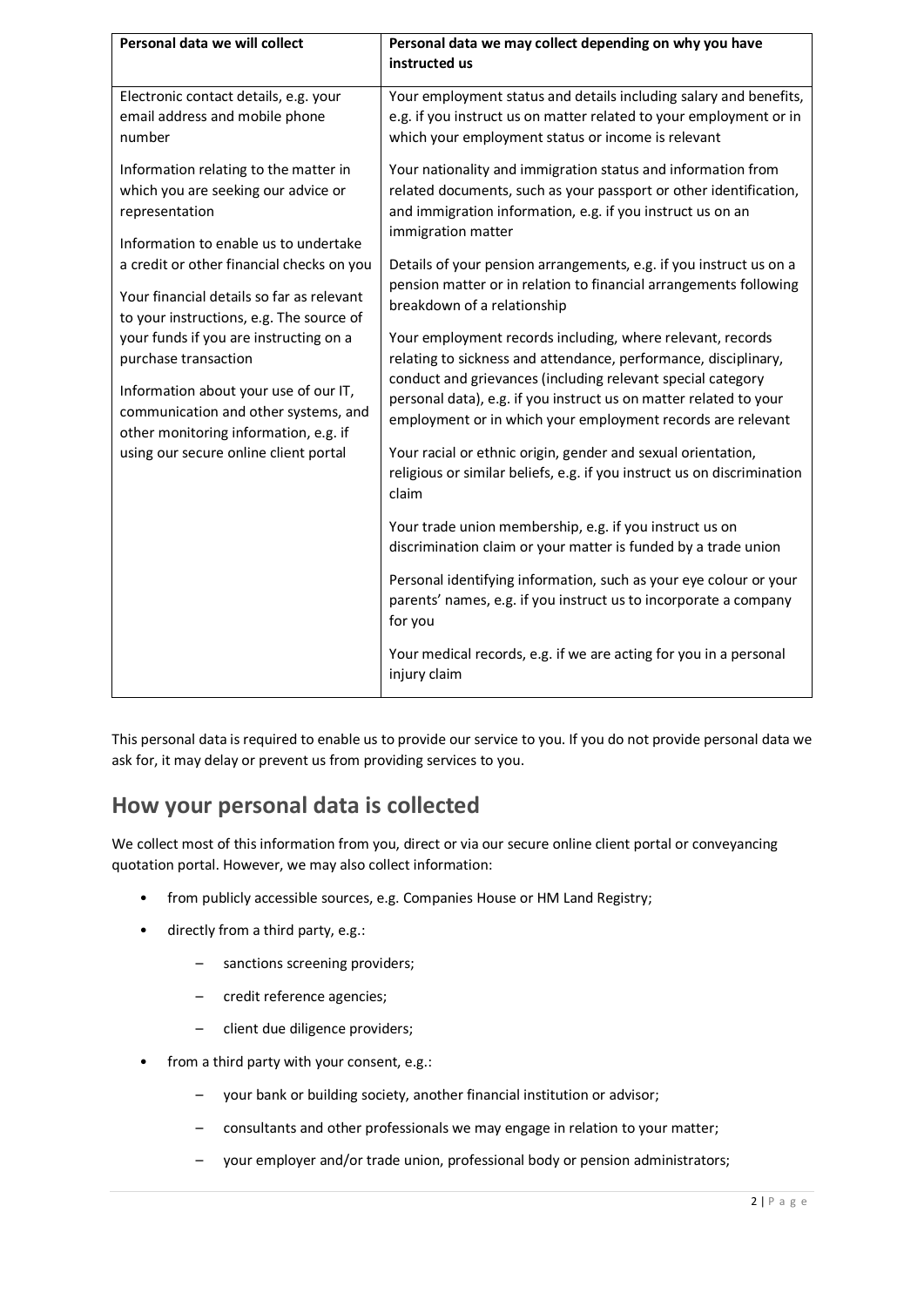- your doctors, medical and occupational health professionals;
- via our website—we use cookies on our website (for more information on cookies, please visit [http://www.allaboutcookies.org](http://www.allaboutcookies.org/)
- via our information technology (IT) systems, e.g.:
	- case management, document management and time recording systems;
	- reception logs;
	- automated monitoring of our websites and other technical systems, such as our computer networks and connections, CCTV and access control systems, communications systems, email and instant messaging systems;

#### **How and why we use your personal data**

Under data protection law, we can only use your personal data if we have a proper reason for doing so, e.g.:

- to comply with our legal and regulatory obligations;
- for the performance of our contract with you or to take steps at your request before entering into a contract;
- for our legitimate interests or those of a third party; or
- where you have given consent.

A legitimate interest is when we have a business or commercial reason to use your information, so long as this is not overridden by your own rights and interests.

| What we use your personal data for                                                                                                                                                                                     | <b>Our reasons</b>                                                                                                                                                         |
|------------------------------------------------------------------------------------------------------------------------------------------------------------------------------------------------------------------------|----------------------------------------------------------------------------------------------------------------------------------------------------------------------------|
| To provide legal services to you                                                                                                                                                                                       | For the performance of our contract with you or to<br>take steps at your request before entering into a<br>contract                                                        |
| Conducting checks to identify our clients and verify<br>their identity                                                                                                                                                 | To comply with our legal and regulatory obligations                                                                                                                        |
| Screening for financial and other sanctions or<br>embargoes                                                                                                                                                            |                                                                                                                                                                            |
| Other processing necessary to comply with<br>professional, legal and regulatory obligations that<br>apply to our business, e.g. under health and safety<br>regulation or rules issued by our professional<br>regulator |                                                                                                                                                                            |
| Gathering and providing information required by or<br>relating to audits, enquiries or investigations by<br>regulatory bodies                                                                                          | To comply with our legal and regulatory obligations                                                                                                                        |
| Ensuring business policies are adhered to, e.g.<br>policies covering security and internet use                                                                                                                         | For our legitimate interests or those of a third party,<br>i.e. to make sure we are following our own internal<br>procedures, so we can deliver the best service to<br>you |
| Operational reasons, such as improving efficiency,<br>training and quality control                                                                                                                                     | For our legitimate interests or those of a third party,<br>i.e. to be as efficient as we can so we can deliver the<br>best service for you at the best price               |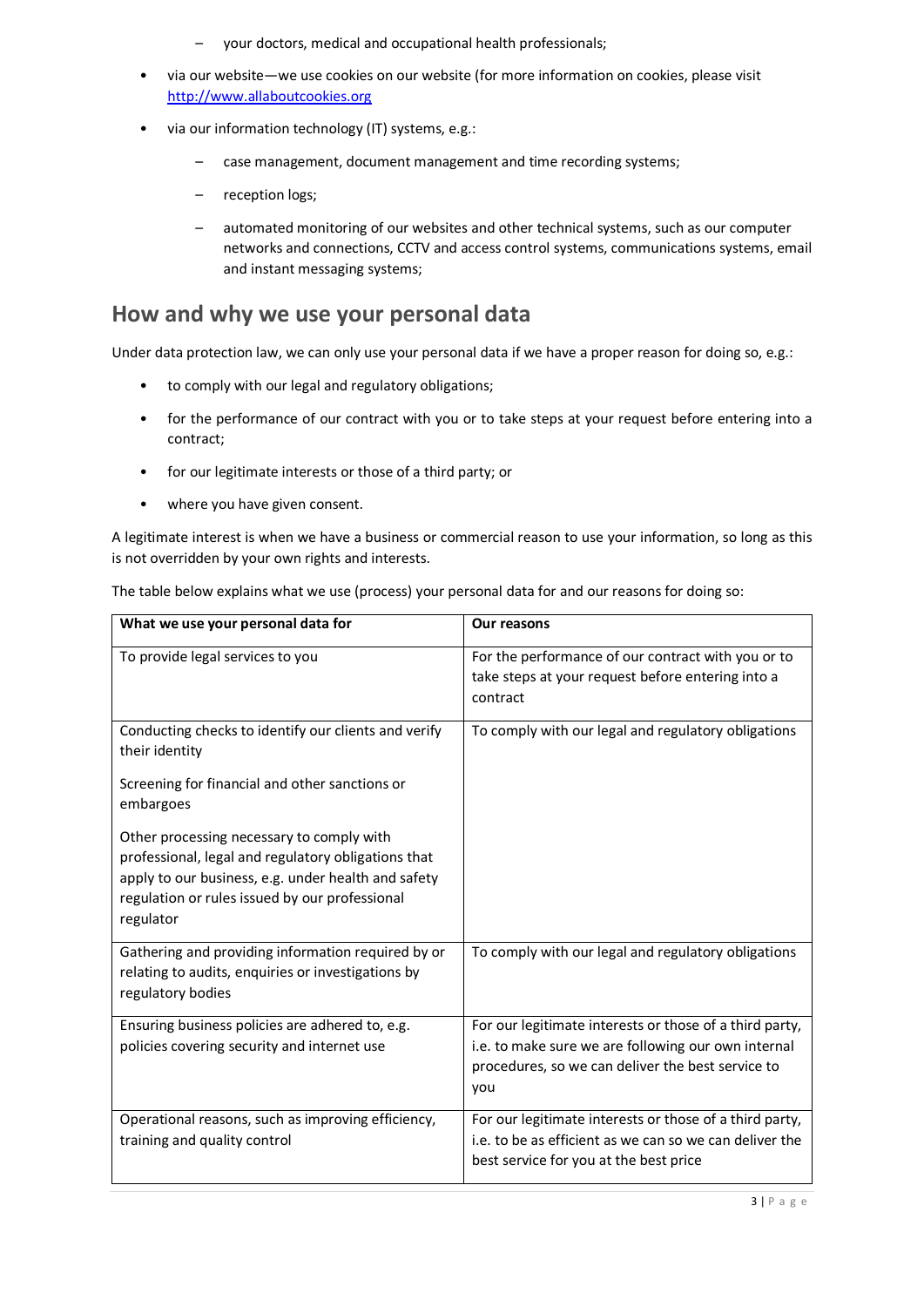| What we use your personal data for                                                                                                                            | Our reasons                                                                                                                                                                                       |
|---------------------------------------------------------------------------------------------------------------------------------------------------------------|---------------------------------------------------------------------------------------------------------------------------------------------------------------------------------------------------|
| Ensuring the confidentiality of commercially<br>sensitive information                                                                                         | For our legitimate interests or those of a third party,<br>i.e. to protect our intellectual property and other<br>commercially valuable information                                               |
|                                                                                                                                                               | To comply with our legal and regulatory obligations                                                                                                                                               |
| Statistical analysis to help us manage our practice,<br>e.g. in relation to our financial performance, client<br>base, work type or other efficiency measures | For our legitimate interests or those of a third party,<br>i.e. to be as efficient as we can so we can deliver the<br>best service for you at the best price                                      |
| Preventing unauthorised access and modifications to<br>systems                                                                                                | For our legitimate interests or those of a third party,<br>i.e. to prevent and detect criminal activity that could<br>be damaging for us and for you                                              |
|                                                                                                                                                               | To comply with our legal and regulatory obligations                                                                                                                                               |
| Updating and enhancing client records                                                                                                                         | For the performance of our contract with you or to<br>take steps at your request before entering into a<br>contract                                                                               |
|                                                                                                                                                               | To comply with our legal and regulatory obligations                                                                                                                                               |
|                                                                                                                                                               | For our legitimate interests or those of a third party,<br>e.g. making sure that we can keep in touch with our<br>clients about existing and new services                                         |
| Statutory returns                                                                                                                                             | To comply with our legal and regulatory obligations                                                                                                                                               |
| Ensuring safe working practices, staff administration<br>and assessments                                                                                      | To comply with our legal and regulatory obligations                                                                                                                                               |
|                                                                                                                                                               | For our legitimate interests or those of a third party,<br>e.g. to make sure we are following our own internal<br>procedures and working efficiently so we can deliver<br>the best service to you |
| Marketing our services and those of Milne Moser<br>Property Limited to:                                                                                       | For our legitimate interests or those of a third party,<br>i.e. to promote our business to existing and former                                                                                    |
| -existing and former clients;                                                                                                                                 | clients                                                                                                                                                                                           |
| -third parties who have previously expressed an<br>interest in our services;                                                                                  |                                                                                                                                                                                                   |
| -third parties with whom we have had no previous<br>dealings.                                                                                                 |                                                                                                                                                                                                   |
| Credit reference checks via external credit reference<br>agencies                                                                                             | For our legitimate interests or a those of a third<br>party, i.e. for credit control and to ensure our clients<br>are likely to be able to pay for our services                                   |
| External audits and quality checks, e.g. for Lexcel,<br>ISO, Investors in People Law Society accreditation<br>and the audit of our accounts                   | For our legitimate interests or a those of a third<br>party, i.e. to maintain our accreditations so we can<br>demonstrate we operate at the highest standards                                     |
|                                                                                                                                                               | To comply with our legal and regulatory obligations                                                                                                                                               |

The above table does not apply to special category personal data, which we will only process with your explicit consent.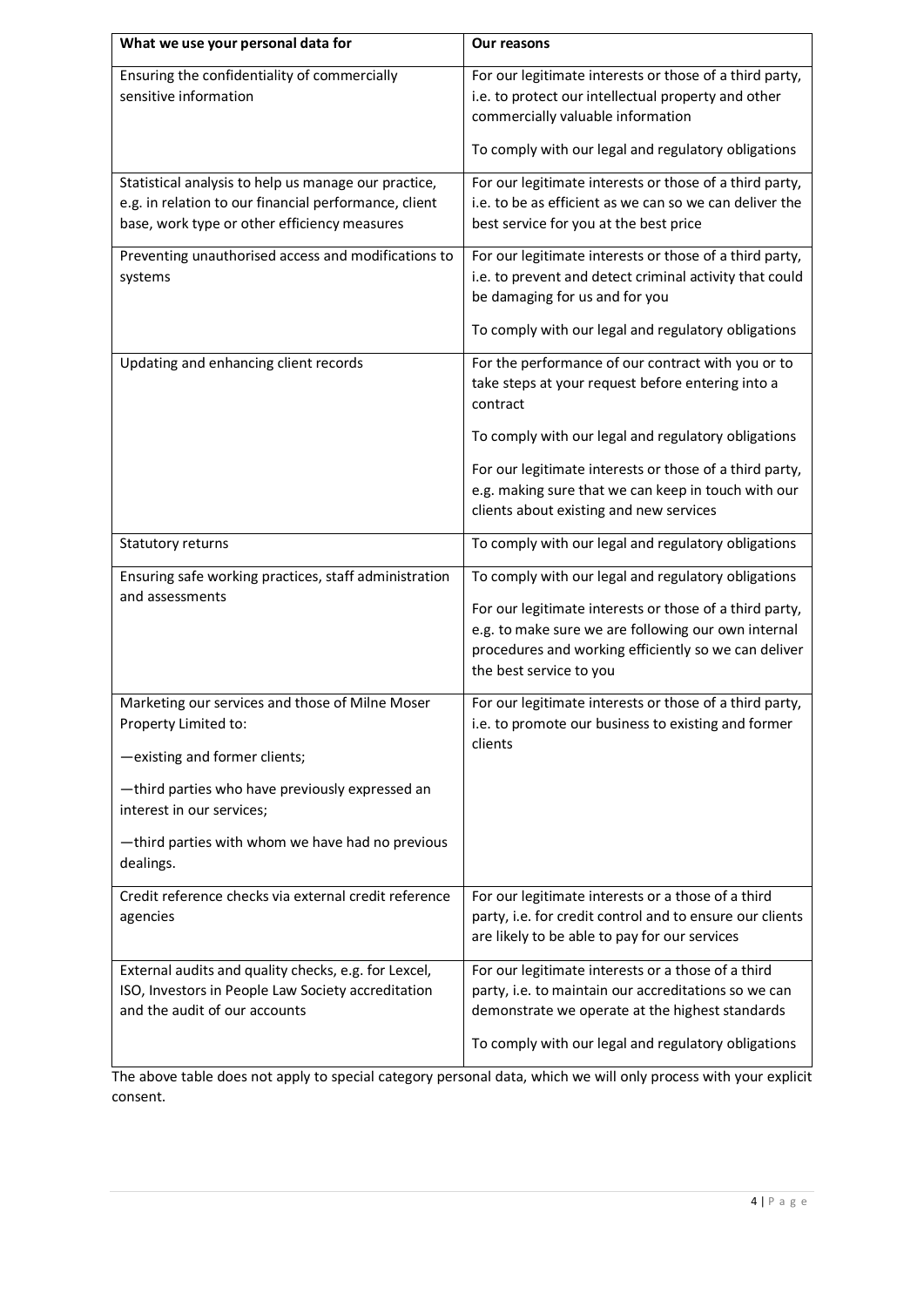## **Promotional communications**

We may use your personal data to send you updates (by email, text message, telephone or post) about legal developments that might be of interest to you and/or information about our services, including exclusive offers, promotions or new services or products.

We have a legitimate interest in processing your personal data for promotional purposes (see above '**How and why we use your personal data**'). This means we do not usually need your consent to send you promotional communications. However, where consent is needed, we will ask for this consent separately and clearly.

We will always treat your personal data with the utmost respect and never sell it with other organisations outside the Milne Moser for marketing purposes.

You have the right to opt out of receiving promotional communications at any time by:

- contacting us by email via [solicitors@milnemoser.co.uk](mailto:solicitors@milnemoser.co.uk)
- using the 'unsubscribe' link in emails or 'STOP' number in texts

We may ask you to confirm or update your marketing preferences if you instruct us to provide further services in the future, or if there are changes in the law, regulation, or the structure of our business.

#### **Who we share your personal data with**

We routinely share personal data with:

- professional advisers who we instruct on your behalf or refer you to, e.g. barristers, medical professionals, accountants, tax advisors or other experts;
- other third parties where necessary to carry out your instructions, e.g. your mortgage provider or HM Land Registry in the case of a property transaction or Companies House;
- our group businesses;
- credit reference agencies;
- our insurers and brokers;
- external auditors, e.g. in relation to ISO or Lexcel accreditation and the audit of our accounts;
- our banks;
- external service suppliers, representatives and agents that we use to make our business more efficient, e.g. typing services, marketing agencies, quotation and case management software providers, IT support providers, document collation or analysis suppliers;

We only allow our service providers to handle your personal data if we are satisfied they take appropriate measures to protect your personal data. We also impose contractual obligations on service providers relating to ensure they can only use your personal data to provide services to us and to you.

We may disclose and exchange information with law enforcement agencies and regulatory bodies to comply with our legal and regulatory obligations.

We may also need to share some personal data with other parties, such as potential buyers of some or all of our business or during a re-structuring. Usually, information will be anonymised, but this may not always be possible. The recipient of the information will be bound by confidentiality obligations.

## **Where your personal data is held**

Information may be held at our offices and those of our group businesses, third party agencies, service providers, representatives and agents as described above (see '**Who we share your personal data with**').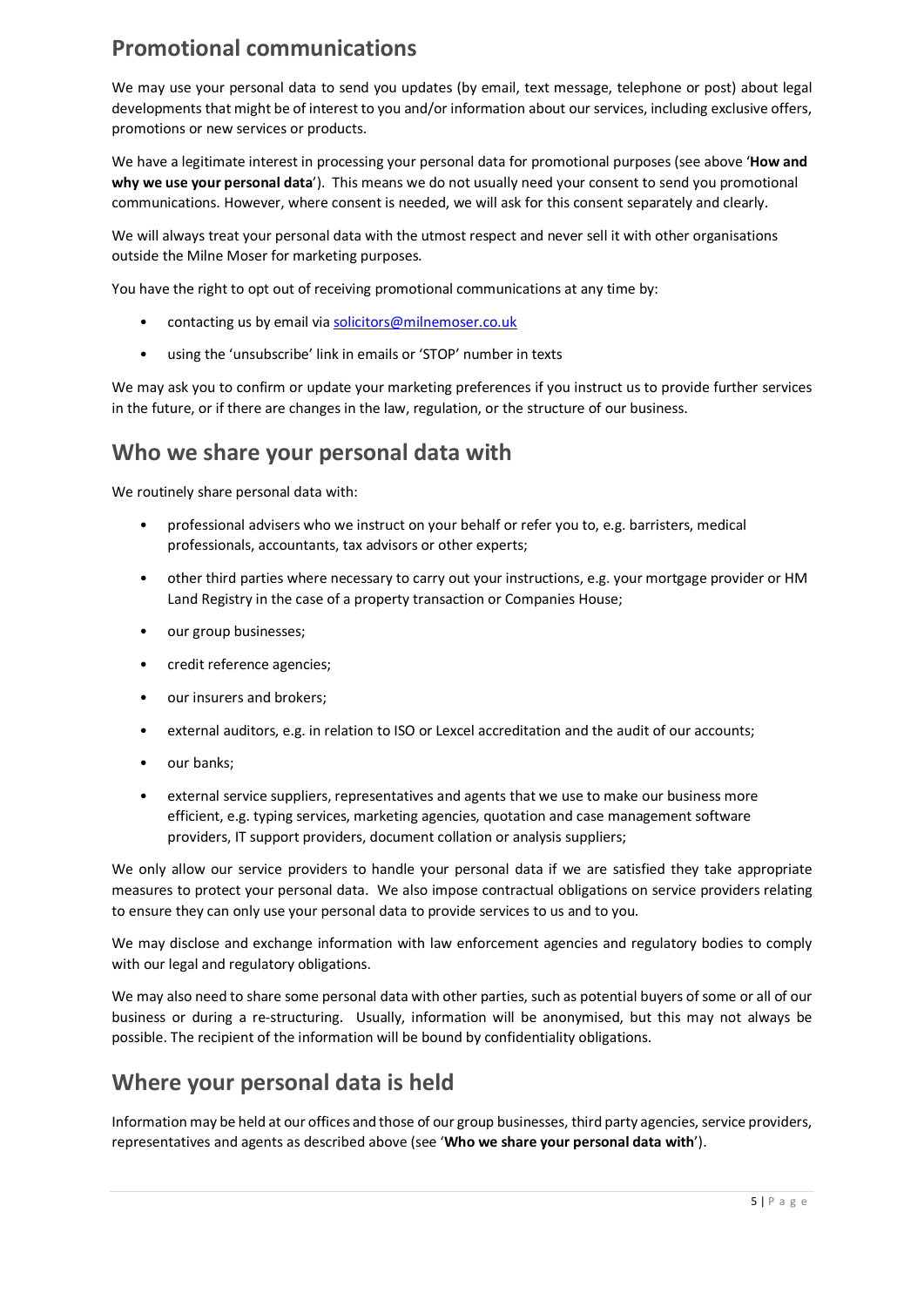Some of these third parties may be based outside the European Economic Area. For more information, including on how we safeguard your personal data when this occurs, see below: '**Transferring your personal data out of the EEA**'.

## **How long your personal data will be kept**

We will keep your personal data after we have finished advising or acting for you. We will do so for one of these reasons:

- to respond to any questions, complaints or claims made by you or on your behalf;
- to show that we treated you fairly;
- to keep records required by law.

We will not retain your data for longer than necessary for the purposes set out in this policy. Different retention periods apply for different types of data.

When it is no longer necessary to retain your personal data, we will delete or anonymise it.

#### **Transferring your personal data out of the EEA**

To deliver services to you, it is sometimes necessary for us to share your personal data outside the European Economic Area (EEA), e.g.:

- with your and our service providers located outside the EEA;
- if you are based outside the EEA;
- where there is an international dimension to the matter in which we are advising you.

These transfers are subject to special rules under European and UK data protection law.

If you would like further information, please contact our Data Protection Officer (see 'How to contact us' below).

#### **Your rights**

You have the following rights, which you can exercise free of charge:

| Access                    | The right to be provided with a copy of your personal data                  |
|---------------------------|-----------------------------------------------------------------------------|
| Rectification             | The right to require us to correct any mistakes in your personal data       |
| To be forgotten           | The right to require us to delete your personal data—in certain situations  |
| Restriction of processing | The right to require us to restrict processing of your personal data—in     |
|                           | certain circumstances, e.g. if you contest the accuracy of the data         |
| Data portability          | The right to receive the personal data you provided to us, in a structured, |
|                           | commonly used and machine-readable format and/or transmit that data to      |
|                           | a third party—in certain situations                                         |
|                           |                                                                             |
| To object                 | The right to object:                                                        |
|                           | —at any time to your personal data being processed for direct marketing     |
|                           | (including profiling);                                                      |
|                           | -in certain other situations to our continued processing of your personal   |
|                           | data, e.g. processing carried out for the purpose of our legitimate         |
|                           | interests.                                                                  |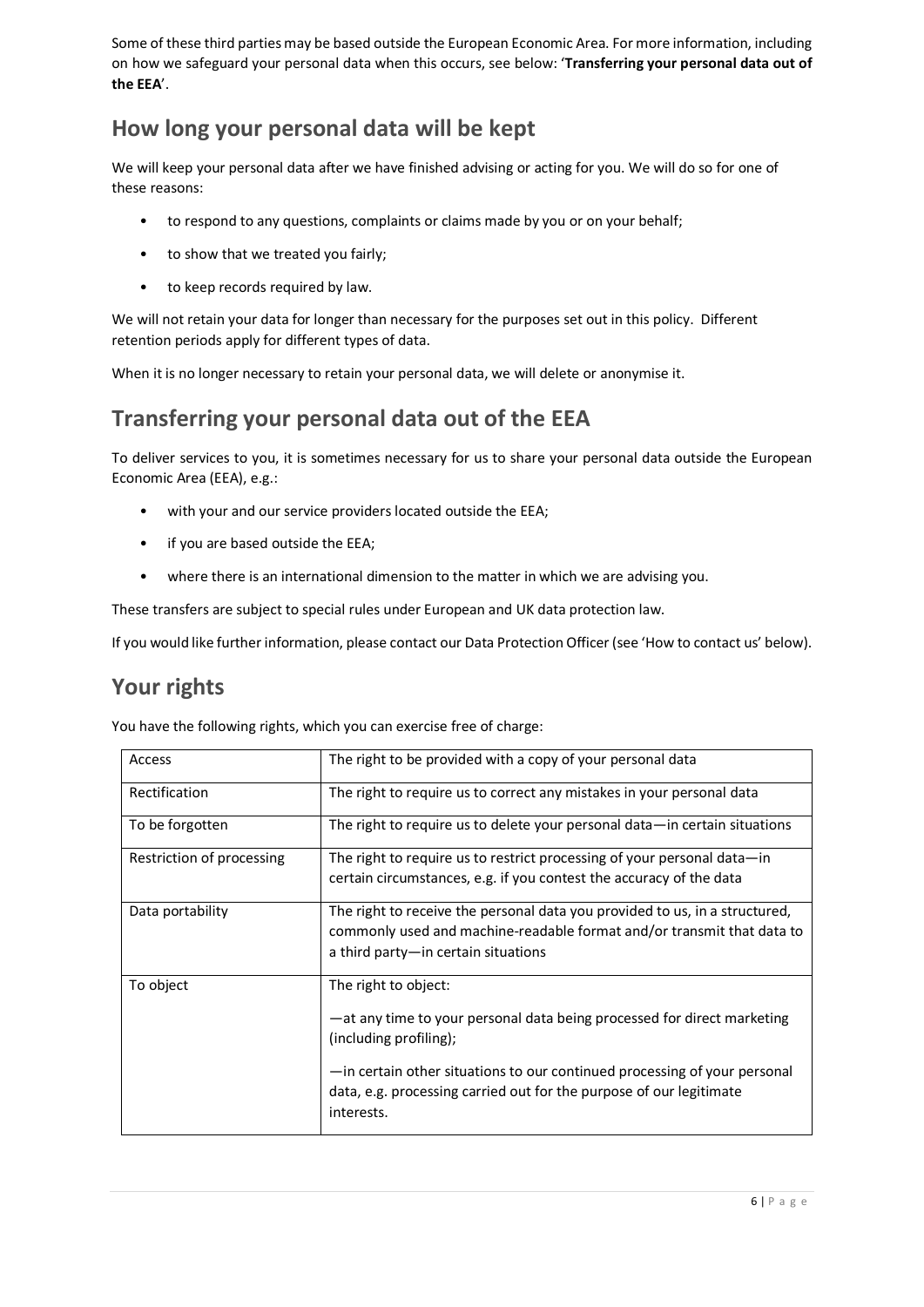| Not to be subject to | The right not to be subject to a decision based solely on automated         |
|----------------------|-----------------------------------------------------------------------------|
| automated individual | processing (including profiling) that produces legal effects concerning you |
| decision-making      | or similarly significantly affects you                                      |

For further information on each of those rights, including the circumstances in which they apply, please contact us or see th[e Guidance from the UK Information Commissioner's Office \(ICO\) on individuals' rights](http://ico.org.uk/for-organisations/guide-to-the-general-data-protection-regulation-gdpr/individual-rights/)  [under the General Data Protection Regulation.](http://ico.org.uk/for-organisations/guide-to-the-general-data-protection-regulation-gdpr/individual-rights/)

If you would like to exercise any of those rights, please:

- complete a Data Subject Request Form available on our website at www.milnemosersolicitors.co.uk; or
- email, call or write to our Data Protection Officer—see below: '**How to contact us**'; and
- let us have enough information to identify you *(e.g. your full name, address and client or matter reference number)*;
- let us have proof of your identity and address (a copy of your photocard driving licence or passport and a recent utility or credit card bill); and
- let us know what right you want to exercise and the information to which your request relates.

Usually, there will be no fee payable for a data subject request. However, where the request is manifestly unfounded or excessive, we may charge a "reasonable fee" for the administrative costs of complying with your request.

We may also charge a reasonable fee if you request further copies of your data following a request. This fee will be based upon the administrative costs of providing you with further copies.

#### **Keeping your personal data secure**

We have appropriate security measures to prevent personal data from being accidentally lost or used or accessed unlawfully. We limit access to your personal data to those who have a genuine business need to access it. Those processing your information will do so only in an authorised manner and are subject to a duty of confidentiality.

We also have procedures in place to deal with any suspected data security breach. We will notify you and any applicable regulator of a suspected data security breach where we are legally required to do so.

If you want detailed information from Get Safe Online on how to protect your information and your computers and devices against fraud, identity theft, viruses and many other online problems, please visit [www.getsafeonline.org.](http://www.getsafeonline.org/) Get Safe Online is supported by HM Government and leading businesses.

#### **How to complain**

We hope that our Data Protection Officer can resolve any query or concern you may raise about our use of your information.

Th[e General Data Protection Regulation](http://eur-lex.europa.eu/legal-content/EN/TXT/PDF/?uri=CELEX:32016R0679&from=EN) also gives you right to lodge a complaint with a supervisory authority, in particular in the European Union (or European Economic Area) state where you work, normally live or where any alleged infringement of data protection laws occurred. The supervisory authority in the UK is the Information Commissioner who may be contacted a[t https://ico.org.uk/concerns](http://ico.org.uk/concerns/) or telephone: *0303 123 1113*.

## **Changes to this privacy policy**

This privacy policy was published on 25 May 2018 and last updated on 25 May 2020.

We may change this privacy policy from time to time, when we do we will inform you via email.